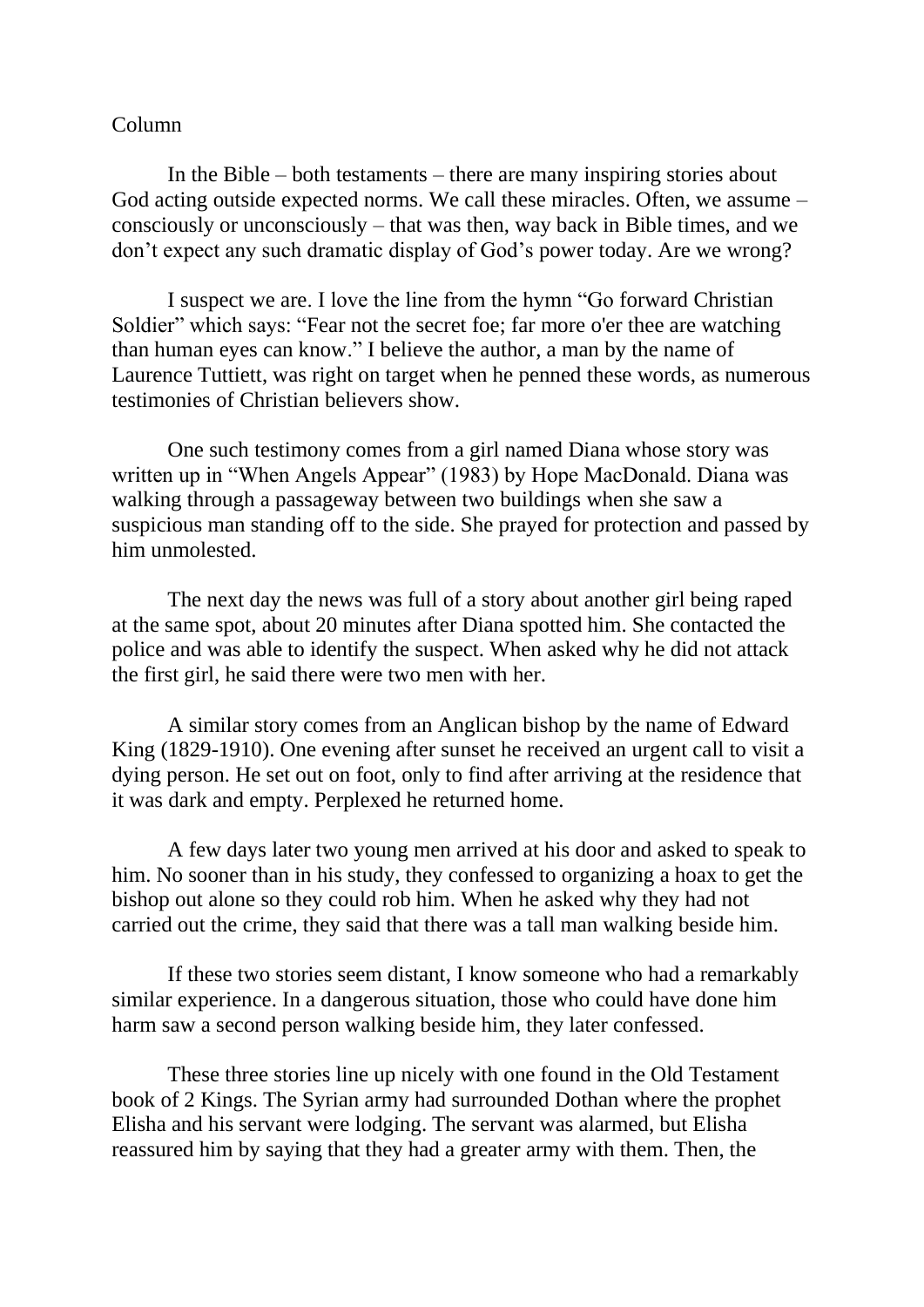young man's eyes were opened and he saw the city surrounded by the 'army of the Lord'.

Wishful thinking or true? I choose the latter option. The God who watched over Diana, the God who provided protection for Bishop Edward King, the God who brought deliverance for Elisha and who ultimately raised Jesus remains on the job. Things beyond human explanation still happen.

"Threats and oppression shall not blunt our mission," says an unknown poet. "Let all the world hear. God is in control!" Fear not.

 *LORD, we beseech thee to keep thy household the Church in continual godliness; that through thy protection it may be free from all adversities, and devoutly given to serve thee in good works, to the glory of thy Name; through Jesus Christ our Lord. Amen.* (Collect for the 21<sup>st</sup> Sunday after Trinity, Book of Common Prayer)

*The Rev. Victor H. Morgan is rector of St. Luke's Episcopal Church, Blue Ridge.*

At times, even the best of us, as we read the wonderful accounts in the Bible of God doing powerful thing on behalf of His people to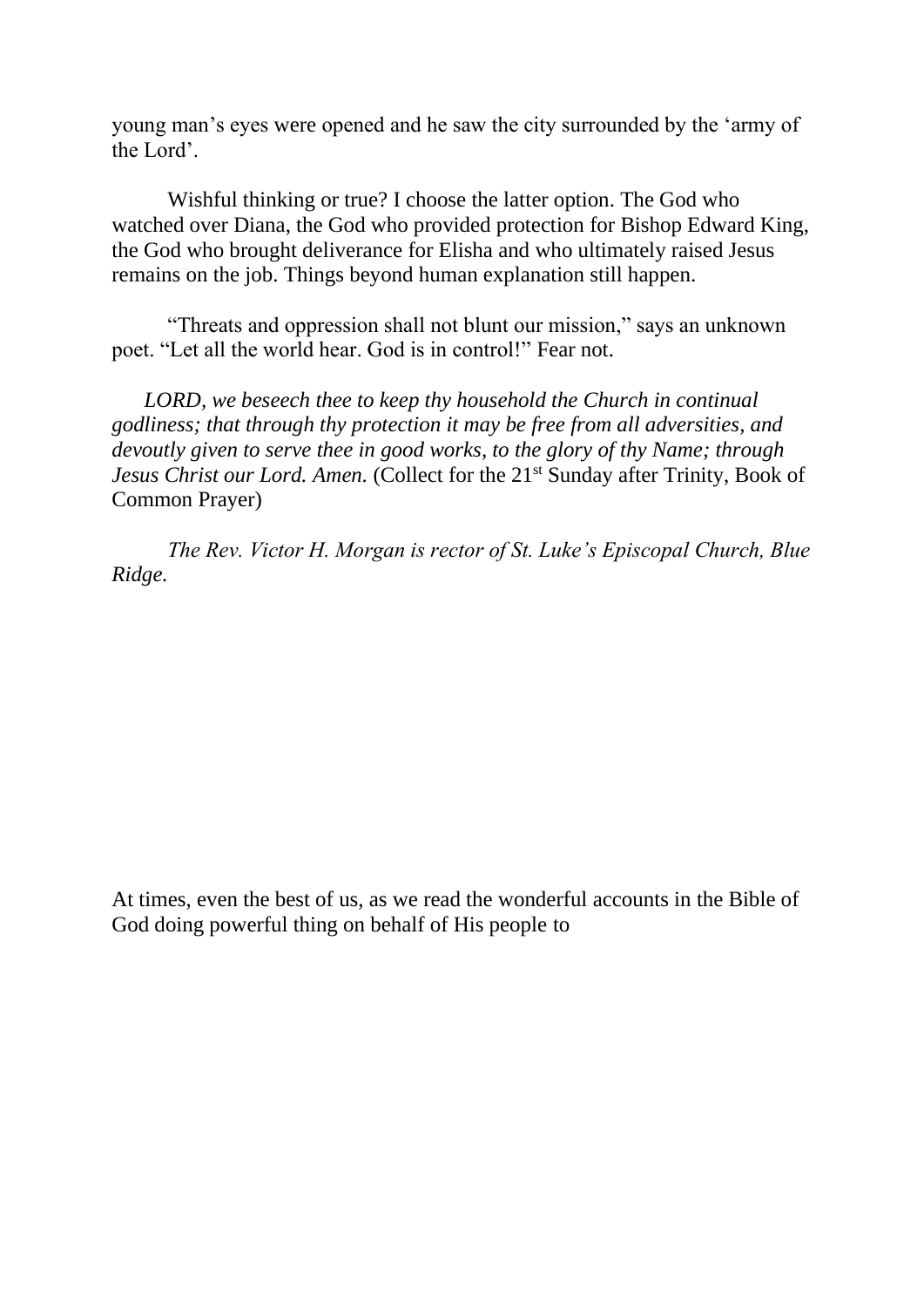Laurence Tuttiett was born at Colyton, Devon, in 1825; was educated at Christ Hospital, and at King's College, London; ordained Deacon, 1848, Priest, 1849; entered upon the living of Lea Marston, Coleshill, 1854, and subsequently was appointed Curate of S. Paul's, Knightsbridge, London. He is the author of several volumes and tracts. --Annotations of the Hymnal, Charles Hutchins, M.A. 1872.… [Go to person page >](https://hymnary.org/person/Tuttiett_L)

2 Go forward, Christian soldier! Fear not the secret foe;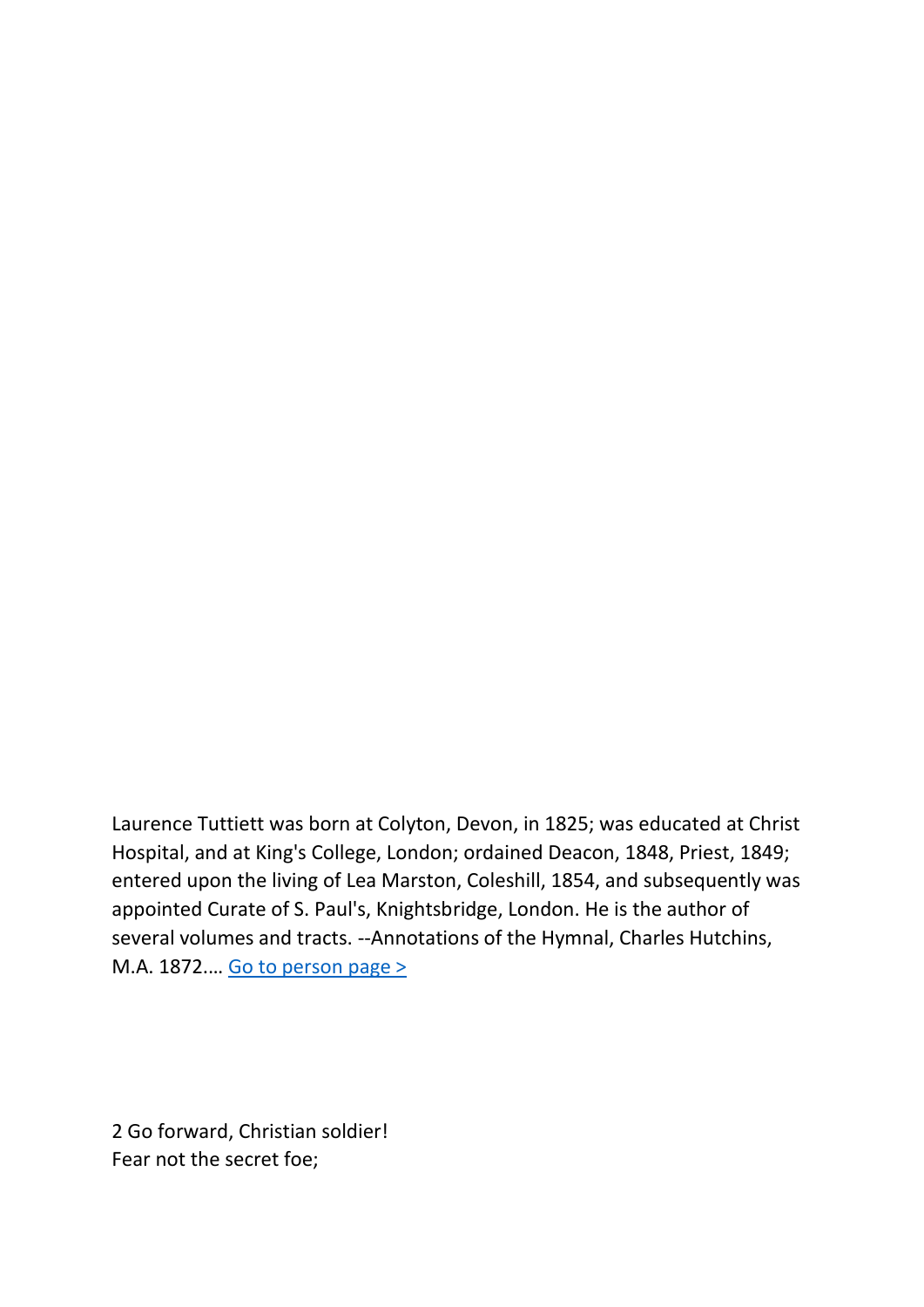Far more o'er thee are watching Than human eyes can know; Trust only Christ, thy Captain; Cease not to watch and pray; Heed not the treacherous voices That lure thy soul astray.

MacDonald, Hope 1982. When angels appear. Grand Rapids (Michigan): Zondervan.

Diane, a young Christian university student, was home for the summer. One evening she returned late from a visit to her friends. She walked quite alone through an alley and asked God to keep her from harm and danger. Halfway down the alley she noticed a man, looking like he was waiting for her. She prayed for protection and instantly a comfortable feeling of quietness and security surrounded her, as if someone was walking with her. She walked right past the man and arrived home safely. The following day she read in the paper that a young girl had been raped in the same alley, just twenty minutes after she had been there. She decided to go down to the police station. She could identify the man at a line-up. The man was arrested. She asked the policeman if he would ask the man why he had not attacked her. His answer was as simple as it was surprising: "Because she wasn't alone. She had two tall men walking on either side of her."

The following story is told of Bishop Edward King: One evening, he received an urgent call to visit someone who was dying. He Christian Story-Telling in a Modern World www.folklore.ee/folklore/vol20 30 left his house, alone, and set out for the address he had been given, but on arriving found nobody in and the place in darkness. Puzzled, he returned home. Some days later, two youths